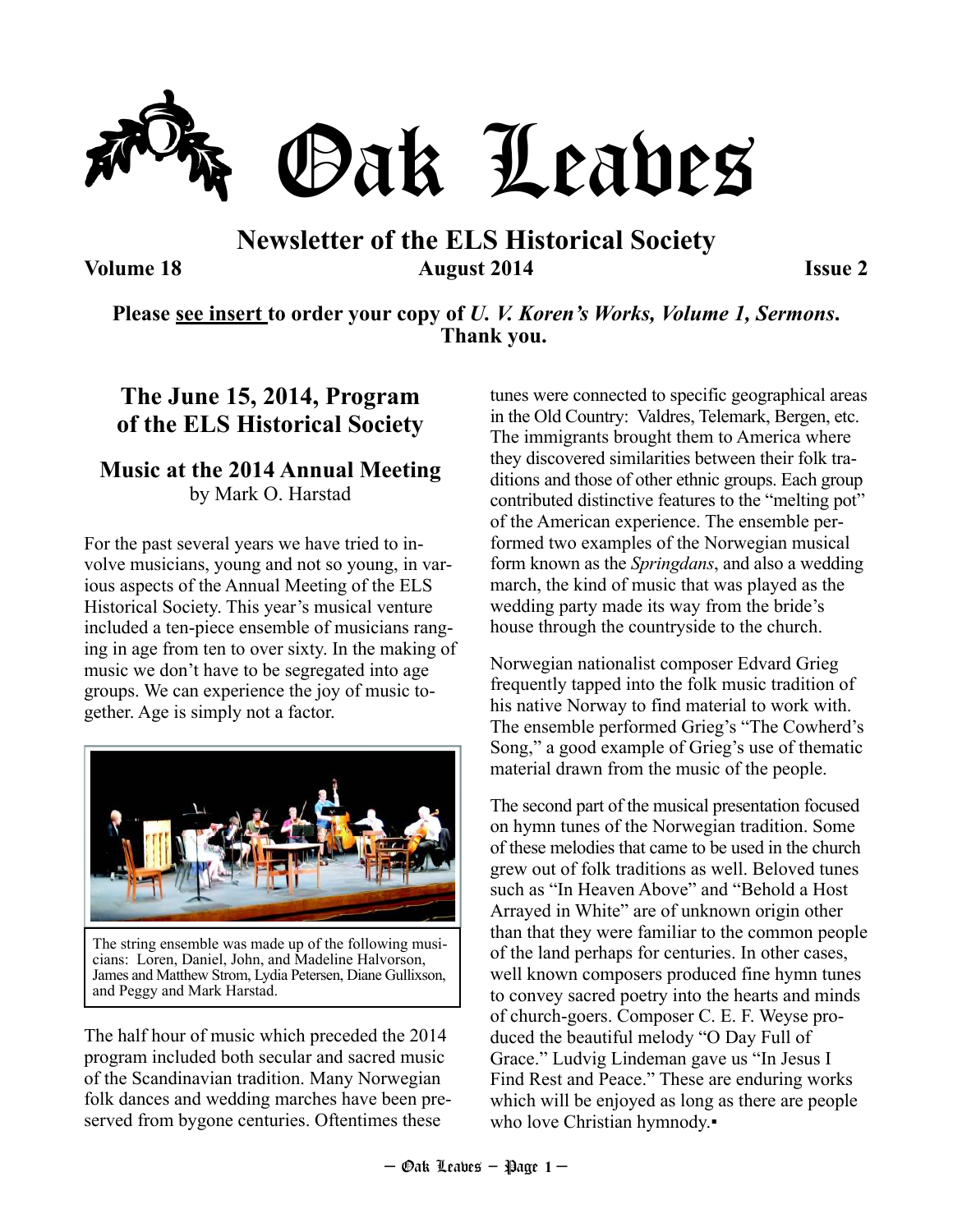### **The 2014 Business Meeting**

by Mark O. Harstad

The Historical Society tended to a few items of business at the 2014 Annual Meeting. Peter Anthony and Michael Lilienthal are leaving the Society Board. Peter served three consecutive terms, and was therefore required by our constitution to step down. He has been our treasurer for many years. The Society acknowledges his service to the



ELS Historical Society President, Mark O. Harstad

organization with gratitude, and we look forward to his continuing participation in our activities in the future. Michael has served one term while attending seminary. He now leaves to fulfill his vicarage in Iola, Wisconsin, in preparation for Seminary graduation and receiving a Call into the Ministry. Michael's stint on the Board was just one term, but it was a very productive time. He was the writer of two plays which provided programs for us, *The Oak Trees Still Stand* (2013), and *In Their Own Words* (2014). We remember his contributions with thanks and wish the blessings of God on his future in the Ministry.

The new members elected to the Board are Pastor Jerome Gernander from Princeton, MN, and Seminarian Andrew Soule. Pastor Gernander has shown his interest in our history in the past by producing articles for *Oak Leaves.* He is the grandson of the late Pastor Wilbert Werling. We look forward to his greater involvement in the work of the Society. Andrew Soule has also written for *Oak Leaves* in the past. He represents the fourth generation of a family which has been involved in the Evangelical Lutheran Synod since its earliest days. We welcome both of these gentlemen to the Board.

The breaking news at the Business Meeting was the announcement of the appearance in print of the English translation of Volume One of the works of Pastor Ulrik Vilhelm Koren. Mark De-Garmeaux has completed the translation of all four volumes, and it is now the project of the Historical Society to bring out one volume each year, 2014 to 2017. The fact that our treasury has been building up over the last few years enables us to launch significant projects such as the Koren project. Koren's writings provide a very important window into the character of the Old Norwegian Synod. Volume One is now available through the Historical Society.▪

❅ ❅ ❅ ❅ ❅ ❅ ❅ ❅ ❅ ❅ ❅ ❅ ❅ ❅ ❅ ❅ ❅ ❅ ❅ ❅

### **What's In a Script?** A review by Sigurd K. Lee

At this summer's 2014 ELS Synod Convention, on the evenings of Sunday, June 15 and Tuesday, June 17, the Synod's Historical Society used the format of a Readers' Theater "to gain insight into the character and experience of pioneer leaders of Norwegian Lutheranism in America," as the program noted.

Two researchers, Lois Jaeger and Erling Teigen, combed diaries, correspondence, and histories of these early leaders. Michael Lilienthal, the author of last year's historical play, The Oak Trees Still Stand, fashioned from this material a Readers' Theater script entitled, In Their Own Words. He also directed the production.

Below are listed the historical figures chosen and the respective readers:

| Bjug Aanondson Harstad     | Mark O. Harstad      |
|----------------------------|----------------------|
| <b>Elisabeth Koren</b>     | Rebecca DeGarmeaux   |
| Linka Preus                | Marie MacPherson     |
| <b>Herman Amberg Preus</b> | Jerome Gernander     |
| <b>Ulrik Vilhelm Koren</b> | <b>Thomas Rank</b>   |
| Jacob Aall Ottesen         | <b>Erling Teigen</b> |
| C. F. W. Walther           | Ryan MacPherson      |
|                            |                      |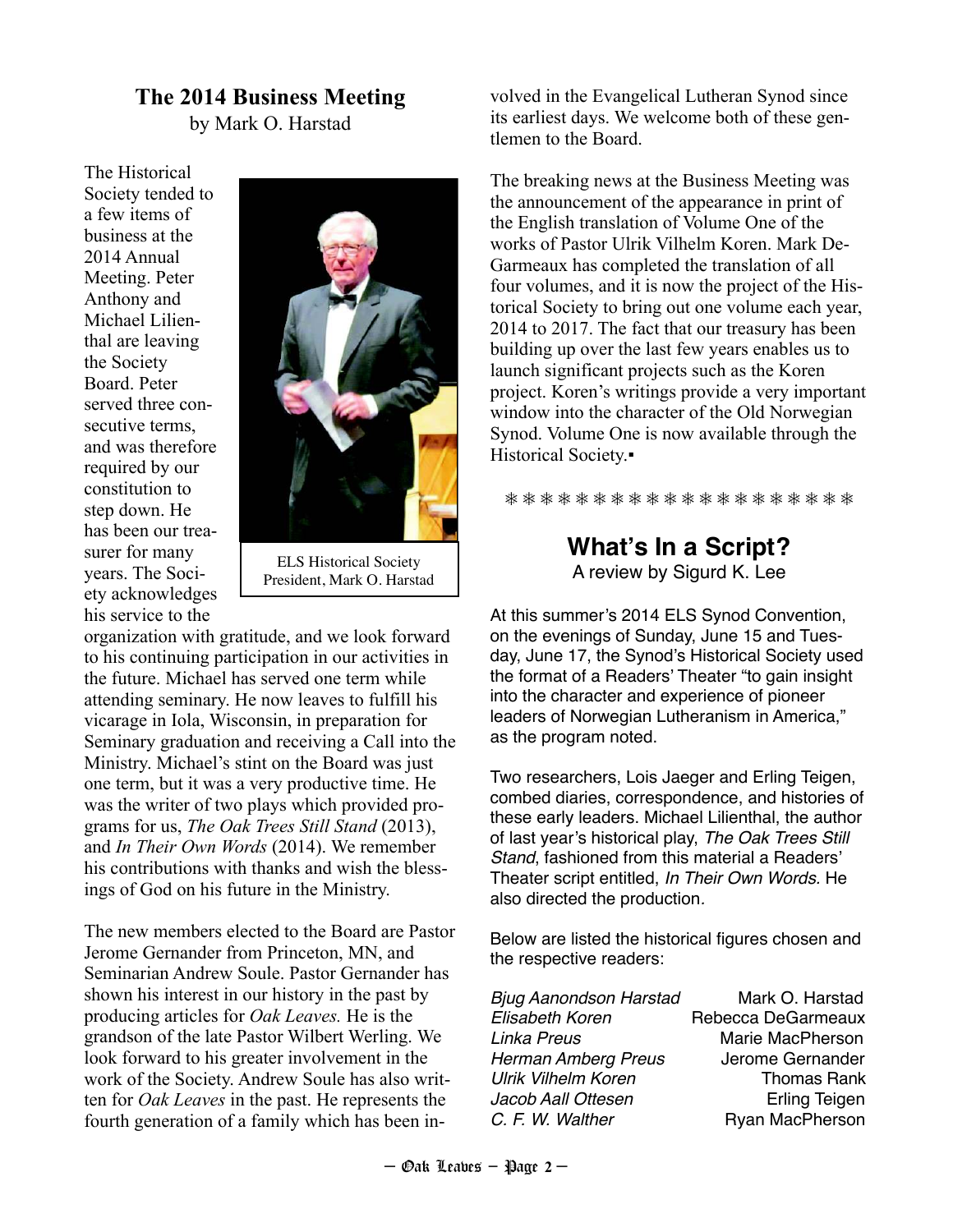(Note: I had the benefit of using a script in writing this review.)



Lois Jaeger and Sig Lee visit after the play.

Thank you again to the Historical Society for another program of substance. We did "gain insight" and we learned some discrete facts about these pioneers and their lives. A few examples:

The mosquitoes were awful in Iowa and elsewhere. (That insect apparently is not allowed into Norway.)

Vilhelm and Elisabeth Koren would, sometimes in moments alone at home, practice pantomime.

Jacob Aall Ottesen may have suffered from, what we'd call today, bio-polar depression.

C. F. W. Walther of the Missouri Synod was a close friend and supporter of "The Norwegians."

These early pastors and their wives, serving many miles from one another, welcomed occasions when they could be together. At

one such gathering, the pastors "talked far into the night" until the host pastor had to admonish them "to be quiet so the children could sleep."

Some of those early Norwegians feared the "pernicious effects of night air."

In December 1853, Elisabeth Koren writes: "Last year I began the new year [in Norway] clad in bobbinet, dancing away with roses in my hair. This year [in America] I am sitting here with Vilhelm in this bare room, where tomorrow he is to conduct divine services for all these people who so long have lacked a pastor. Still, this is the best."



These early pastors and their wives came from the "unspoken aristocracy" of Norway, from homes of order and decorum, a world of culture and education, and, yes, of dancing parties. They were also

Marie MacPherson as Linka Preus

deeply spiritual people who willingly left that life in Norway for the rude frontier life of Wisconsin, Iowa, Minnesota, and Dakota Territory.

Herman Preus wrote, "Our synod [in America] wanted to be a witness of Christ. It wanted to give a clear and distinct sound on its trumpet." Later he confided, "I was often quite discouraged and had to confess how really unworthy and inadequate I was for the call which I had accepted. However, prayer and the comfort I could draw from Scripture and good books, restored my courage and my confidence that God would forgive my unworthiness and of His grace give me power in my weakness."

Vilhelm Koren wrote, "The great thing to me is the exhortation of St. Paul to Timothy: 'Keep that which is committed to thy trust."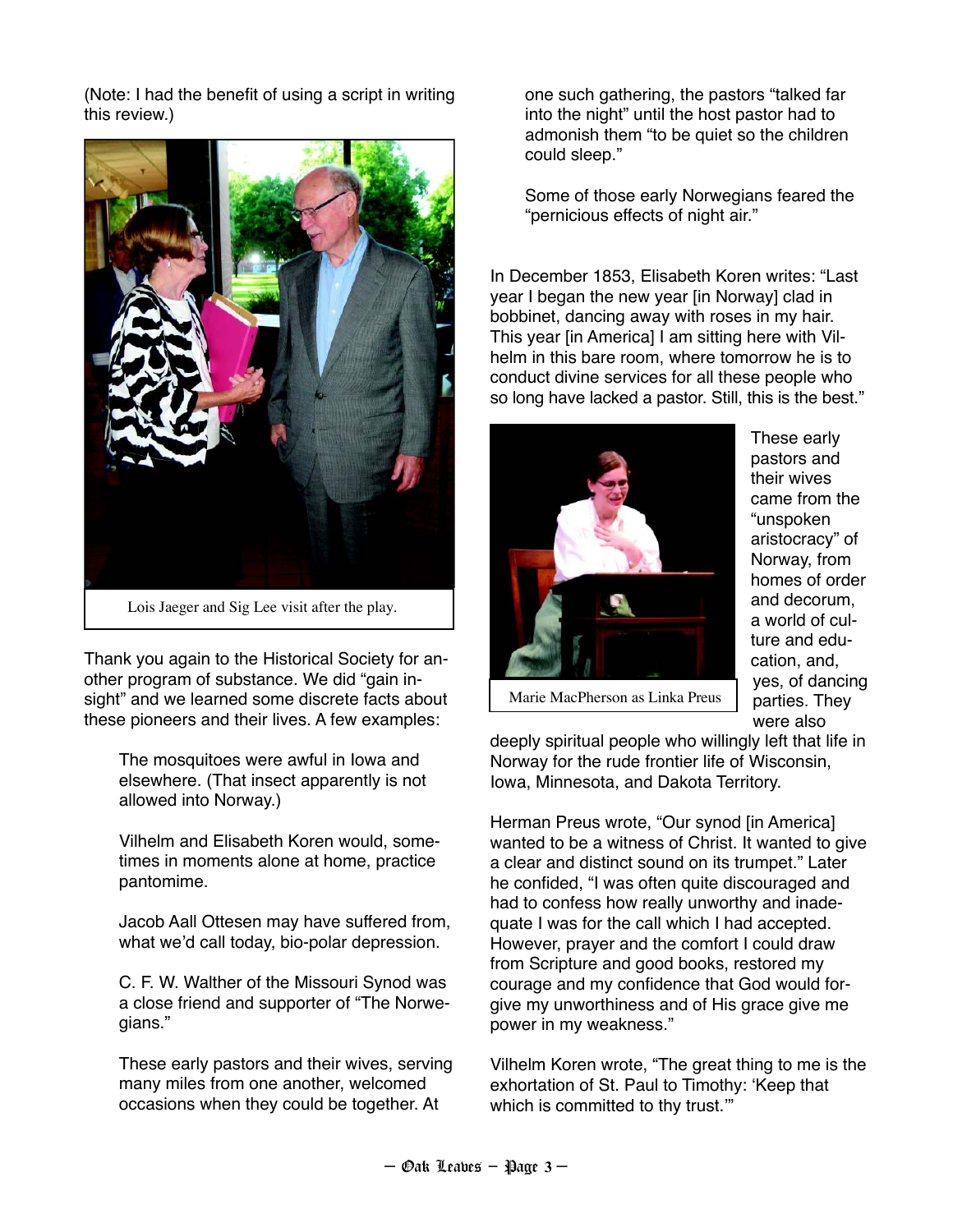As to presentation, Readers' Theater needs intimacy, closeness. As it was, being Lutherans, we audience members sat in the middle and rear seats of the Lee Theater, leaving a chasm between ourselves and the readers onstage.

Lengthy readings are fine—many words are often needed to introduce and shape the point being made. If performed again, however, could shorter sections or even single lines been assigned to readers, to vary the pace and rhythm? Koren's lovely poem to his wife Elisabeth, for example, was well read, but if done again, it might be fun if Elisabeth made comments after some verses, as if she were reading it later.

We were given a fine evening of theater. The readings themselves were a surfeit of riches. How well they communicated in those days! And what an array of fine voices among all the readers! It would be a pleasure to hear them again; perhaps another readers' theater lies in the future of the Historical Society.

The "character and experience" of these pioneer leaders was well summed up in the closing narration:

> They taught the gospel to those who needed to hear it. They faced struggles personal, spiritual, and doctrinal. … Although they faced fears, they also embraced joys, all in the firm foundation of the Word of God, and the righteousness won by Christ Jesus. … Our forebears walked with God. With God's providence, we, too, will walk on with Him. That must be our fervent prayer.  $\blacksquare$



### **Two Out-of-the-Ordinary Presentations** by Becky DeGarmeaux

Two presentations were given in the Log Cabin room of the Ottesen Museum this past spring which, it is hoped, will spur interest in history in the young people of our Synod.

Each year Mrs. Sue Beilke takes her 3rd grade class at Mt. Olive Lutheran School in Mankato, to Walnut Grove, MN to learn about Laura Ingalls Wilder. Walnut Grove is where Wilder's book "On the Banks of Plum Creek" is set and the class visits some of the sites of her life there. One thing which they cannot see there is a log cabin to experience how the Ingalls family lived after they moved out of the dugout where they first lived.

In order to give her students that perspective, Mrs. Beilke brought her students to a special presentation at the Ottesen Museum. Here they were able to learn, among other things, how a cabin would have been built, what a family's daily and weekly routine would be like, and what it would have been like to attend school at the same time as Laura.



Despite sitting on a rough wooden floor for well over an hour, the students actively participated in discussions which showed that they were gaining appreciation for the lifestyle lived in the mid- to late 19<sup>th</sup> century. A few even requested extra time to look at some of the artifacts more closely.

A few weeks later, a group of local ELS homeschoolers came to the Museum for a similar presentation. The focus for this group, however, was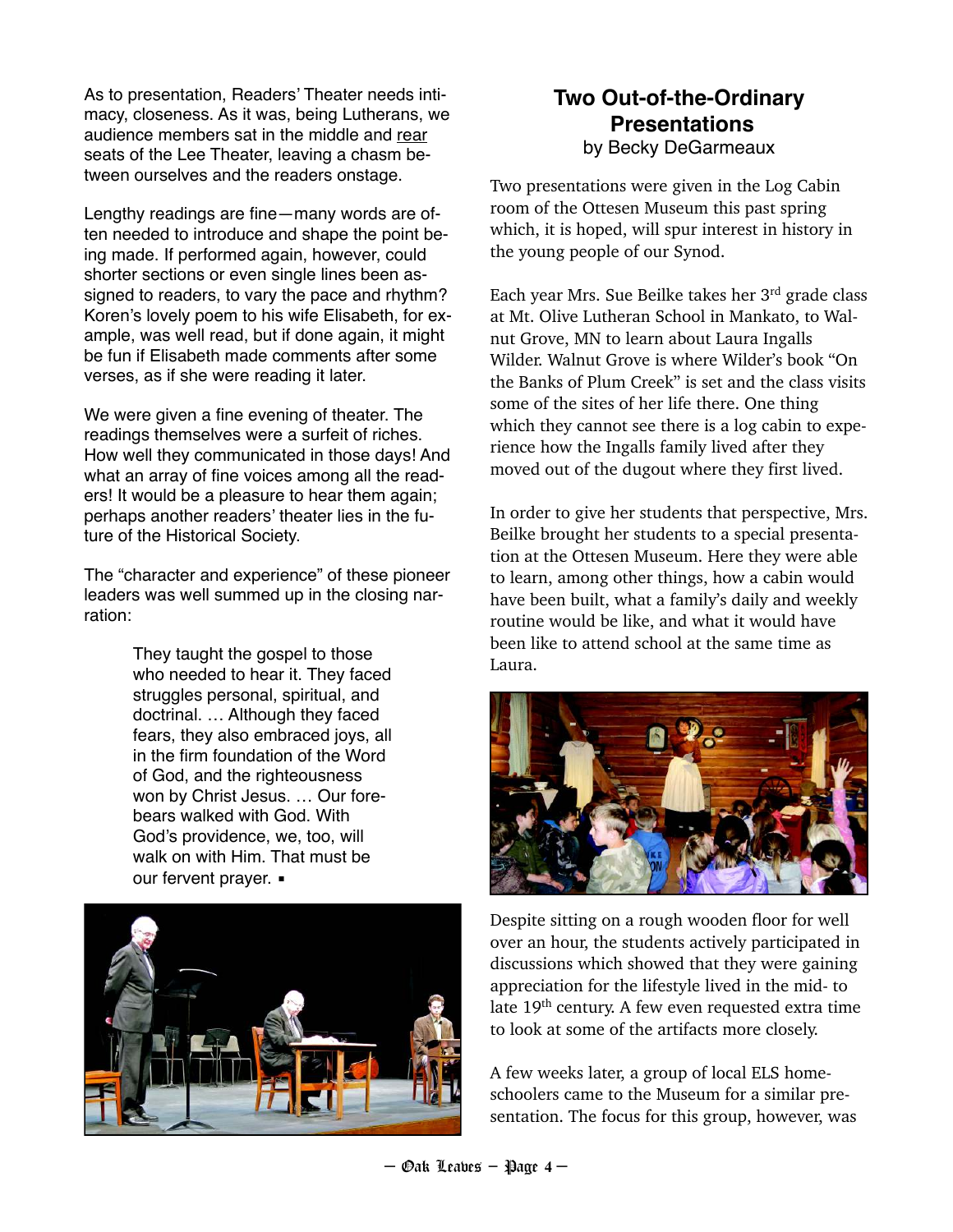slightly different. To introduce them to Synod history, the emphasis was on how the early immigrants from Norway who founded the Synod would have lived. Norwegian artifacts were highlighted and their significance explained. In addition, the worship life of the pioneers was discussed.

After the formal presentation, the group was given an abbreviated tour of the rest of the Museum. Pocket-sized Lutheran Hymnaries, a unique communion set for shut-in visits, and a stuffed frog from the Amazon River held special fascination for the group.

Although Synod history was not the main focus of these presentations, it is hoped that the students' interest in history will be piqued, and that some of that interest will be in Synod history.

For more information on these or other programs offered by the Ottesen Museum, contact Museum Director Becky DeGarmeaux at museum@blc.edu or 507-625-8382.▪

❅ ❅ ❅ ❅ ❅ ❅ ❅ ❅ ❅ ❅ ❅ ❅ ❅ ❅ ❅ ❅ ❅ ❅ ❅ ❅ ❅ ❅ ❅

# **A Service Message**

by Rev. F. R. Weyland Emmaus Lutheran Church Minneapolis, Minnesota

Published by Armed Service Commission of The Evangelical Lutheran Synod No. 147, June, 1966

Pastor Ferdinand R. Weyland passed from death to life by the gracious working of God the Holy Spirit on December 1, 1980, having suffered for several years with the debilitating effects of progressive kidney failure. Pastor Weyland felt the words of St. Paul deep in his soul, "For me to live is Christ, to die is gain."

Pastor Weyland was born on July 26, 1911, to parents Pastor Ferdinand C. Weyland and his wife Helene (nee) Oppenheimer, at Crandon, Wisconsin. He was baptized and confirmed by his father. Upon completion of elementary school he entered Northwestern Lutheran

Academy at Watertown, Wisconsin and also graduated from Northwestern Lutheran College. In 1933 he was accepted at the Wisconsin Synod Seminary at Thiensville, Wisconsin, graduating in 1937. He began his professional service by giving pastoral assistance at Saline, Michigan.

On January 29, 1941, he was married to Idella M. Quill and together they enjoyed a lifetime of Christian service which filled the years of four decades. Their union was blessed with the birth of two sons, John and James.

Congregations served by Pastor Weyland include St. Paul's at Montrose, MN, and Trinity at Crawford Lake,

MN, 1941-1946, Richland Lutheran at Thornton, Iowa, 1946-1952, marking the beginning of his career in the Synod then known as the Norwegian Synod. In 1952 he began a 17-year ministry at Emmaus Lutheran, 40th and Thomas Ave. No. in Minneapolis, serving also for a time as co-pastor of the amalga-



Rev. Ferdinand R. Weyland

mated congregations of Emmaus and Fairview renamed King of Grace Lutheran Church. He then served the Hiawatha Lutheran Church of 15th Ave. So. and 43rd St. in south Minneapolis for five years during which time he also gave pastoral services to the newly-developed Heritage congregation in Apple Valley. In 1974 he entered semi-retirement and moved to Albert Lea, MN, and served as visitation pastor for various congregations in northern Iowa and southern Minnesota. He entered full retirement in 1977, and he and his wife returned to Minneapolis where they joined the King of Grace congregation.

For many years Pastor Weyland was chairman of the Evangelical Lutheran Synod Board of Charity and Support and served as editor of the "Clergy Bulletin" for several years.

To the Triune God of grace and strength be all honor and praise!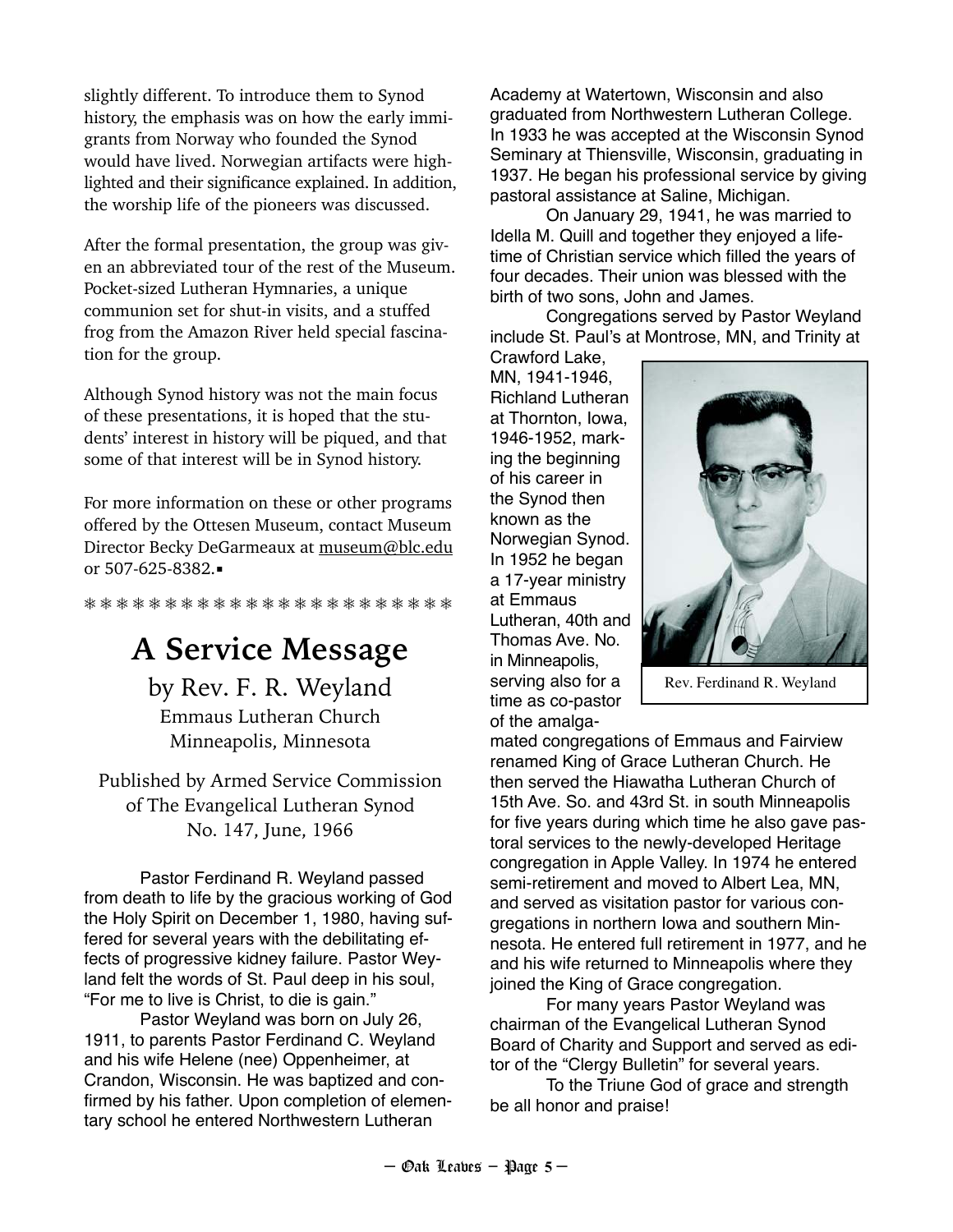### **"In Memoriam"**

**(Editor's Note:** This memoriam does not list an author but I remember Pastor Weyland with a lot of the same adjectives that describe him so well here as he was my pastor growing up at Emmaus Lutheran Church. I remember Mrs. Weyland called her husband "Ferd," as the writer did below. clh)

Ferdinand Weyland was a quiet, unassuming man with a great capacity for Christian love and compassion.

As a preacher he conscientiously applied himself to the study of Scripture and the doctrines of the Lutheran Church.

As a pastor he dealt kindly and evangelically with the members of his flock, instructing them diligently in the truths of God's Word. He visited his people in their homes and held before them by word and example the ways of the Christian life. Thus he is fondly remembered by many. …

Ferd Weyland loved his Church and the fellowship of believers with which he had become united in the Evangelical Lutheran Synod. He showed this by willingly and faithfully serving in whatever capacity he was asked to serve. His warm smile and happy greeting will be missed.

Blessed be his memory.

## Remember Your Baptism

## To You in Military Service, Greetings in Christ!

Most of you are far from home and loved ones. A good many of you are serving in a military capacity overseas. When you think of those whom you love in "The land of the free," you are likely to become homesick. To be sure, this is an acute heartache!

 However, you may have experienced a heartache that is even more deep-seated, and that is the pain of being separated from your beloved church and the Savior's message of salvation which you received at home from childhood and on. Then it is good to remember the

promise of the Lord's abiding presence: "I will never leave thee nor forsake thee," and again: "Lo, I am with you always, even unto the end of the world."

 When you receive this mail it very likely will be close to the Feast of the Holy Trinity, which this year falls on June 5th. Then we recall the Lord's command: "Baptize them in the name of the Father, and of the Son, and of the Holy Ghost." Matthew 28:19. Most of you were baptized as little infants. Notice, you were not baptized in three names, but in ONE NAME — the name of the Creator, & Redeemer, & Sanctifier.

 Through your natural birth you became children of your parents, and have inherited the sinful depravity to which all flesh is heir since the fall of Adam. With that natural birth you have inherited all the ills of this life which come as a result of sin.

 However, through your new birth in Holy Baptism you became children of God. In Christ, God is now your Father. You were baptized in the name of the Father. You are children of the heavenly Father, who has not only created you body & soul, — but also preserves you from day to day with all that you need to sustain your physical life.

 Yet, your heavenly Father is not only concerned about your body, but also about your immortal soul. If you are not rescued from the power of sin and Satan, you would be eternally lost and condemned. So in His infinite love your heavenly Father sent His Son to redeem you with His holy precious blood and with His innocent suffering and death. You were also baptized in the name of the Son.

 Knowing how hard it is for natural man to accept this Good News of salvation, God the Son promised and sent His Holy Spirit to bring you to this saving faith and thereby make you a child of God. For that reason our Savior included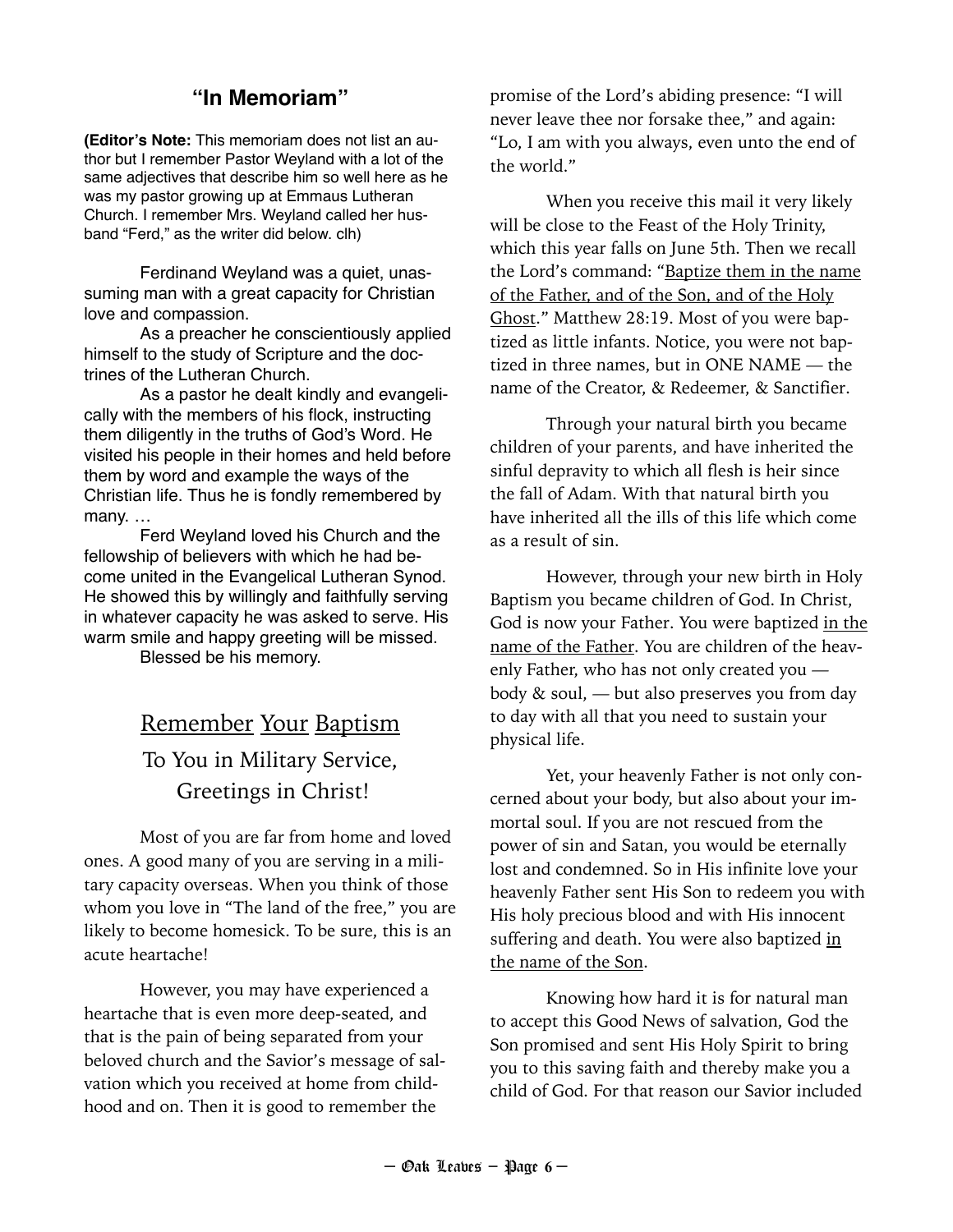in His command concerning baptism, "in the name of the Holy Ghost."

 Moreover, it is the Holy Ghost who is your Comforter and Guide. Through faith in Christ Jesus He makes you holy, so that you can stand before God without spot or wrinkle, i.e. stain of sin, because through faith in Christ you are now clothed in His robe of righteousness.

 When you were baptized you were adopted into the family of God. Though you are living in this world, you are not of the world. You are a child and heir of heaven.

 As a general rule, an adopted child has an assurance that other children do not have, and that is that he knows that his foster parents adopted him because they loved him and wanted to give him a good home.

 And so it is in our relationship to our heavenly Father as His adopted children. From His repeated utterances we know that our dear Father in heaven loves us; in fact, that He loved us so much "that He gave His only begotten Son, that whosoever believeth in Him should not perish but have everlasting life." John 3:16. "Now ye are all the children of God by faith in Christ Jesus." Gal. 3:26. For "the Spirit beareth witness with our spirit that we are the children of God." Romans 8:16.

 What a joy and comfort to know that thru baptism you were made a child of God's family! Your baptism in the name of the Triune God offered and gave you forgiveness of sins, deliverance from sin, death, and the Devil, and assures you of eternal salvation.

 Having been born again in Holy Baptism, you have the comforting assurance that you are saved, justified, and an heir of eternal life — no matter what may happen to you in the course of your earthly life.

 REMEMBER YOUR BAPTISM! Your Triune God has made an everlasting covenant (or

contract) with you — that He will be your God and Father, and that you should be His child and heir. May this remembrance of your childhood Baptism comfort and sustain you in all your trials and conflicts in the weary wilderness of this world, until you too may cross the Jordan and enter the Promised Land, where Christ your ascended Lord has prepared a mansion for you in the Father's house above!

PRAYER: Lord God, heavenly Father, Thou hast redeemed me, Thou hast called me by my name and hast said: "Thou art mine." Praise be to Thee for having received me as Thy child in Holy Baptism. Thanks be to Thee for having washed away all my sins, for making me a partaker of all the blessings of Thy divine grace, and for bringing me to faith in Thy Son through this washing of regeneration and renewing of the Holy Ghost. Keep me faithful to my responsibilities as Thy child. And when I fail, do not cast me aside, but for the sake of Thy Son and my Savior pardon me and help me to improve. Keep me in Thy grace until I meet Thee face to face. Amen!



Rev. Ferdinand and Idella Weyland at BLC Graduation 1968.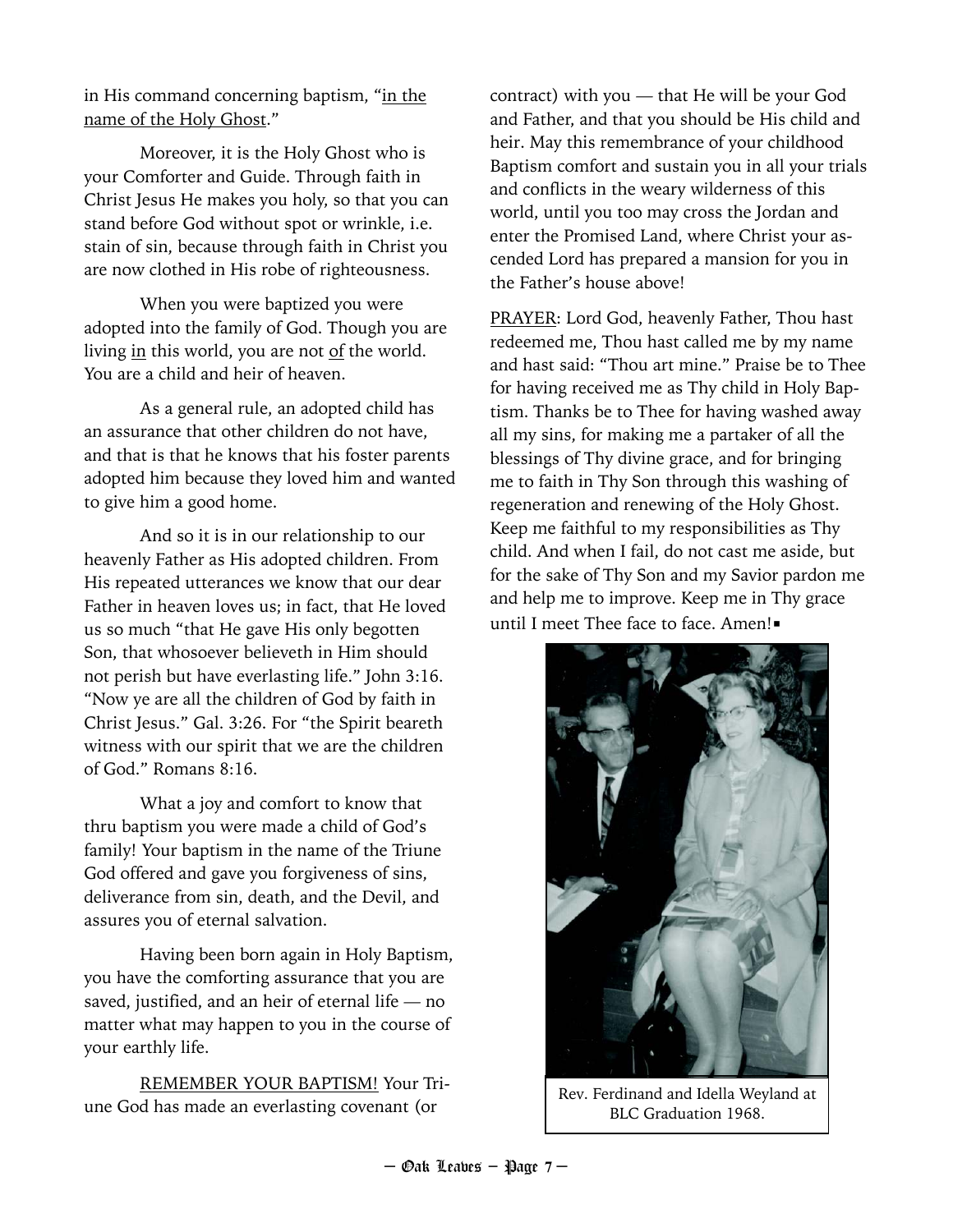## **Two Bethany Icons — The Gates and the Steps by Erling Teigen**

For the last 75 years, the gates at the entry of Bethany Lutheran College have served as an icon for the college. Drawings and photos have graced college publications, publicity materials, and Christmas cards.



The gates were moved from their original location in 2002 when Marsh Street was relocated in order to make room for the Meyer Hall of Mathematics and Science, and no longer marked the entrance to the campus. The present entrance at Marsh Street and Luther Drive mimics the design of the original but is constructed of brick. The older gates, however, were reconstructed on a smaller scale and stand at the approach to "Presidents' Hall," formerly the campus residence of the college president.

The gates were originally constructed and dedicated in 1938, but the materials go back to the original construction of the college in 1910-1912. The structure of the building was to include the main building, flanked by a classroom building (now Luther Hall) on the north end and a music hall/conservatory on the south end. The classroom building on the north end was completed, as was the main building (though not until a year after the school actually opened in 1911 with its first students). But the conservatory was not completed. The foundation and the lower stone work were laid, but the work never progressed further than that. The architect, Albert Schippel, had provided a general campus plan along with plans for the three buildings. Anchored by Old Main, as it is now known, the classroom building and the Conservatory had the same theme, with the lower courses of Kasota

Stone and the upper floors with a soft brick, manufactured in Mankato. The Conservatory was much like the classroom building, but with an additional floor and larger dimensions. (The memorial stones in front of the Memorial Library were from the footings for the music building, saved during construction of the library.)

Throughout the years of the Ladies College (1911 to 1926), the dream of completing the music hall remained, but gradually faded as the college faced several financial crises. In 1926, an association of members of the Norwegian Synod purchased the college from the bondholders. The current president of the Ladies College was Holden M. Olsen, a pastor in the Norwegian Synod, and the following year, the college was taken over by the synod and became a co-educational institution, operated by the Synod, but with its doors open to the young people of the other Synodical Conference institutions. Otherwise, it was run on the same basis as the Ladies College, with high school, junior college, and commercial departments.

In 1936, after S. C. Ylvisaker had been president for six years, it was decided finally to remove the foundation of the conservatory, and its space was covered with gravel to serve as a parking lot. Some of the leftover stone composed the perimeter of the parking area.

About the same time, Ylvisaker mentioned in the October 1936 *Bulletin* that a memorial was being planned for G. A. Gullixson. Gullixson, pastor of St. Paul's Lutheran Church on North Avenue in Chicago, had been a member of the Bethany Lutheran College association which had purchased and operated the school in 1926. At the 1927 synod convention, there was a protracted debate about whether the synod should purchase the college. It seemed like an impossibility. The discussion was carried on mostly in Norwegian, but in the record of the meeting, suddenly some English words appear: "I move we take over the school," uttered by George A. Gullixson. The motion was seconded and passed, though not with the greatest of margins.

Gullixson died in 1933. In the October 1936 *Bulletin*, President Ylvisaker reported that a "Gullixson Memorial Fund had now reached an amount exceeding \$800.00" and that the money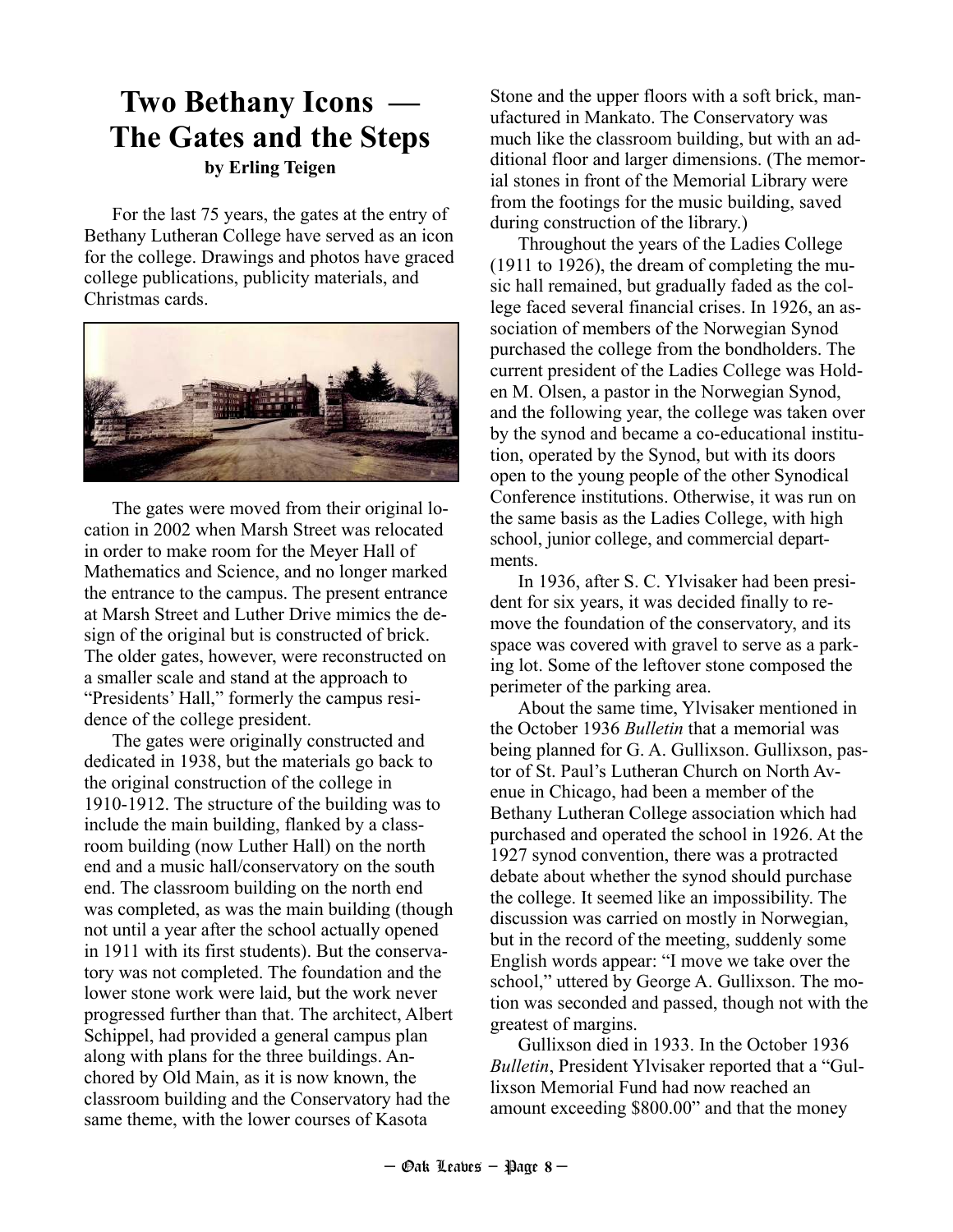would be used "to help purchase the property at the entrance to the grounds, which would then be beautified and designated in some way according to future plans."

The April 1938 issue of the *Bethany Scroll* reported that the high school's Senior class had made its class project to further that vision by building an entrance. The article notes that "Although the class was possessed of rather limited funds," they had secured much help from Mankato businessmen, so that all that was left was to supply the labor. We can suppose that much of the promotion was provided by Dr. Ylvisaker, but the two males in the class, Juul Madson and Paul Ylvisaker, would also have been able to approach the business with their own powers of persuasion. The architect of the new entrance was Ernest Schmidt, once architectural partner with Albert Schippel, and later the architect for the 1959 Bethany Gymnasium/auditorium.

Ylvisaker reported the dedication of the gates in the July, 1938 *Bulletin:* "In the name and on behalf of our Synod and of Bethany Lutheran College I accept this memorial of the Senior Class of 1938 and by resolution of the Class I dedicate it solemnly to the memory of two departed friends of our school, the Rev. G. A. Gullixson and Mrs. Frieda Schanke. The entrance is opened from within, symbolizing the welcome we extend to the youth of our church to come and enjoy the blessings this institution has to offer. It is massive, to symbolize that these blessings are lasting and a solid foundation on which to build in life. It is lighted, to remind us of the light of the Gospel and of Christian faith pointing a sure way. It is a thing of beauty, to symbolize the beauty of Christian character as the goal of our every endeavor here. And may God bless this memorial in the name of His dear Son."

We already know about Pastor George Albert Gullixson. But who was Frieda Schanke? That is not a name that occurs in general Bethany or ELS lore, so some detective work is required. No students by the name of Schanke appear on the enrollment lists during those years. However, in the 1939 Synod Report (p. 56) S. C. Ylvisaker, in the report of the College President notes that "Mrs. Ruth Bussian of Chicago, Illinois has donated one hundred dollars to the campus improvement

fund in memory of her mother, Mrs. Frieda Schanke." On reviewing the student body lists, there were two students, Louise and Lillian Bussian enrolled in the high school during the 1930s. Louise graduated from the high school in 1936 and Lillian in 1940. Later a younger sister, Ruth, graduated from the high school in 1947.

The gates still stand.

The other icon imprinted on the minds of several decades of Bethany students is The Steps all two hundred of them. Extending from Old Main down to Sixth Street, the steps have been especially familiar to Bethany students who attended during the days when students were not permitted to have automobiles, and when everything to do in Mankato happened *down* town.

As one can tell from the old aerial photos of the college, the only way of getting down the hill, aside from Marsh Street, were two paths, one direct and one with a "switch-back" going down the hillside. At one point in the first decade, some



wooden steps were constructed going down to the amphitheater area, but those steps went out of use by 1930. They can be seen in an early picture. The first indication of improvement is noted in Dr.

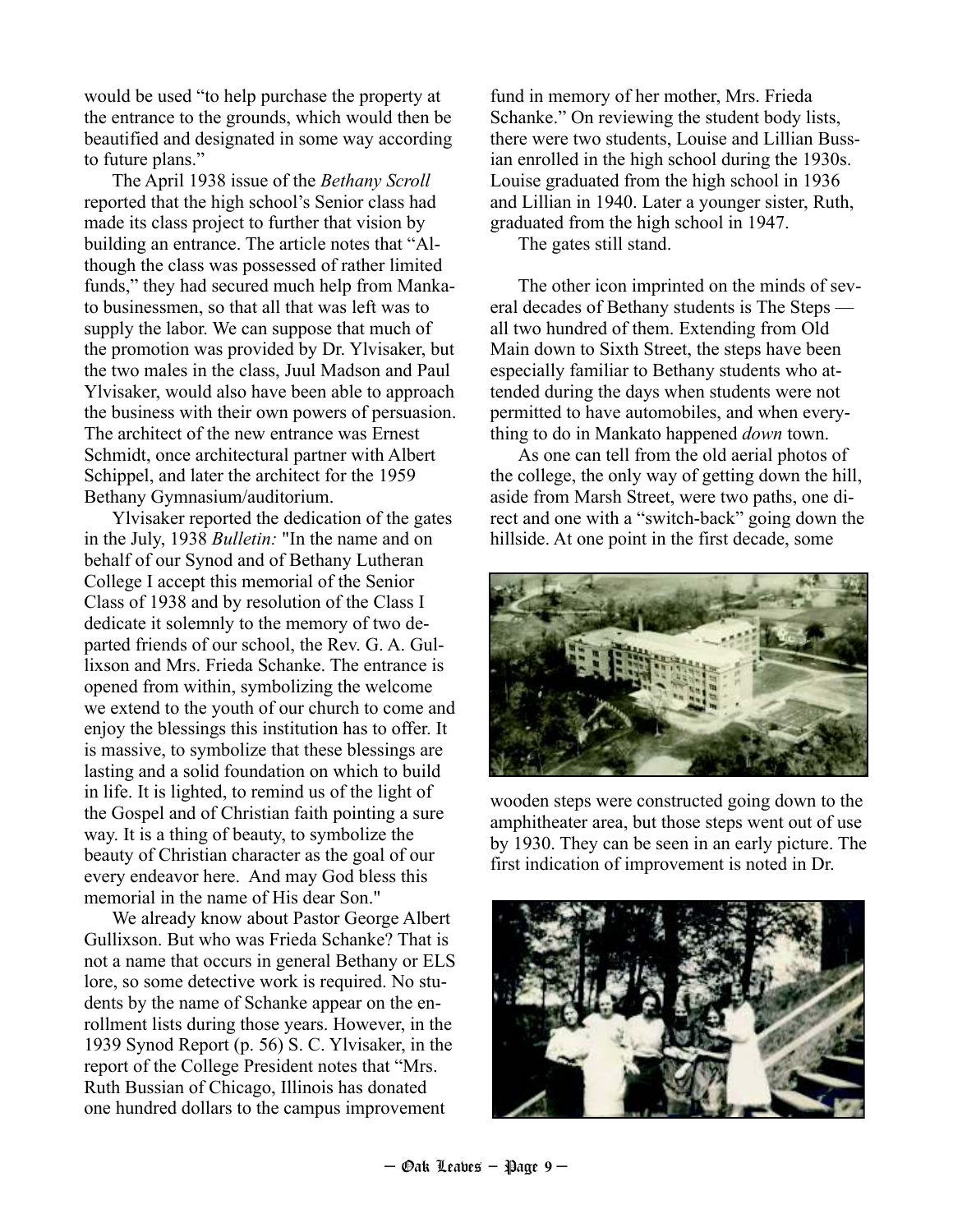Ylvisaker's regular section of the *Bulletin* entitled "By Way of Progress." In October, 1932, he noted that Dr. Schesselmann, a physician who lived on Sixth Street just below the college, and next to the vacant lot that the college owned there, had erected a retaining wall at the street and was now building some steps leading up from the wall to Seventh Street (which in fact is little more than an alley today). Ylvisaker hoped that in the future the college would be able to supplement this with steps going to the top of the hill.

In the September 1932 *Scroll,* it could be reported that "An imposing stairway up the hill, new sidewalk, the covering up of an old road, the gradual disappearance of the rustic old foundation — all of these pleasant improvements greeted the students on their return to Bethany this fall." It was further noted that the funds to build the steps were donated by the members of the faculty. The report continues: "There are one hundred thirty-six steps up the hill now, in place of the old rugged trail [from the 7th Street/alley to the top of the hill]. Climbing this stairway is made easy by the fact that the steps are arranged in irregular groups, at the end of each of which is a small landing place affording a resting place." So it seems that the faculty elders had a hand in the design of the steps as well. The finishing touch is reported in the 1939 Synod Report (56) — a railing contributed by the Alumni Association. The July 1939 *Bulletin* also reports that a drive was added to the front of the building.

The gates and the steps have appeared often as college icons, including a drawing used as a Christmas card showing the gates at the bottom of the steps, a clever juxtaposition combining a fitting expression of the Bethany spirit.



#### **Looking ahead to the 500th Anniversary of the Reformation in 2017**

## **Huss and Luther: The Goose and the Swan**

by Herman Harstad

#### The Goose

John Huss (1369-1415) was a Bohemian reformer who was burned at the stake for challenging the Roman Catholic Church for its money-making scheme of selling indulgences, claiming the faithful could buy their loved one's souls out of purgatory. On July 6, 1417, the flames silenced a reform movement that lasted only two years. Shortly



before he died, Huss made what turned out to be a prophetic statement, "You will roast a goose now, but after a hundred years they will hear a swan sing, and him they will endure." (The name Huss means "Goose" in the Bohemian language.)

#### The Dream

Frederick the Wise had a dream, recorded by his brother, Duke John, the evening before October 31, 1517. The dream involved a monk writing a statement on the church door at Wittenberg with a pen so large that it reached to Rome. The more the opponents tried to break the pen, the stronger the pen became. When the monk was asked how the pen became so strong he replied, "The pen belonged to an old goose in Bohemia, a hundred years old." In the morning the meaning of the dream was made clear when Luther posted the 95 Theses on the Castle Church door in Wittenberg.

#### The Swan

In Luther's Works, Volume 54, Table Talk, Luther said, "So the cause of Huss is also mine. He rebelled against the indulgence for St. Peter's Church, and in the year 1415 he was put to death. His opposition lasted only two years. 'In another hundred years,' he said, 'you will have to pay attention and thou won't be able to stop it.'" In his funeral sermon for Luther in 1546, Johann Bugen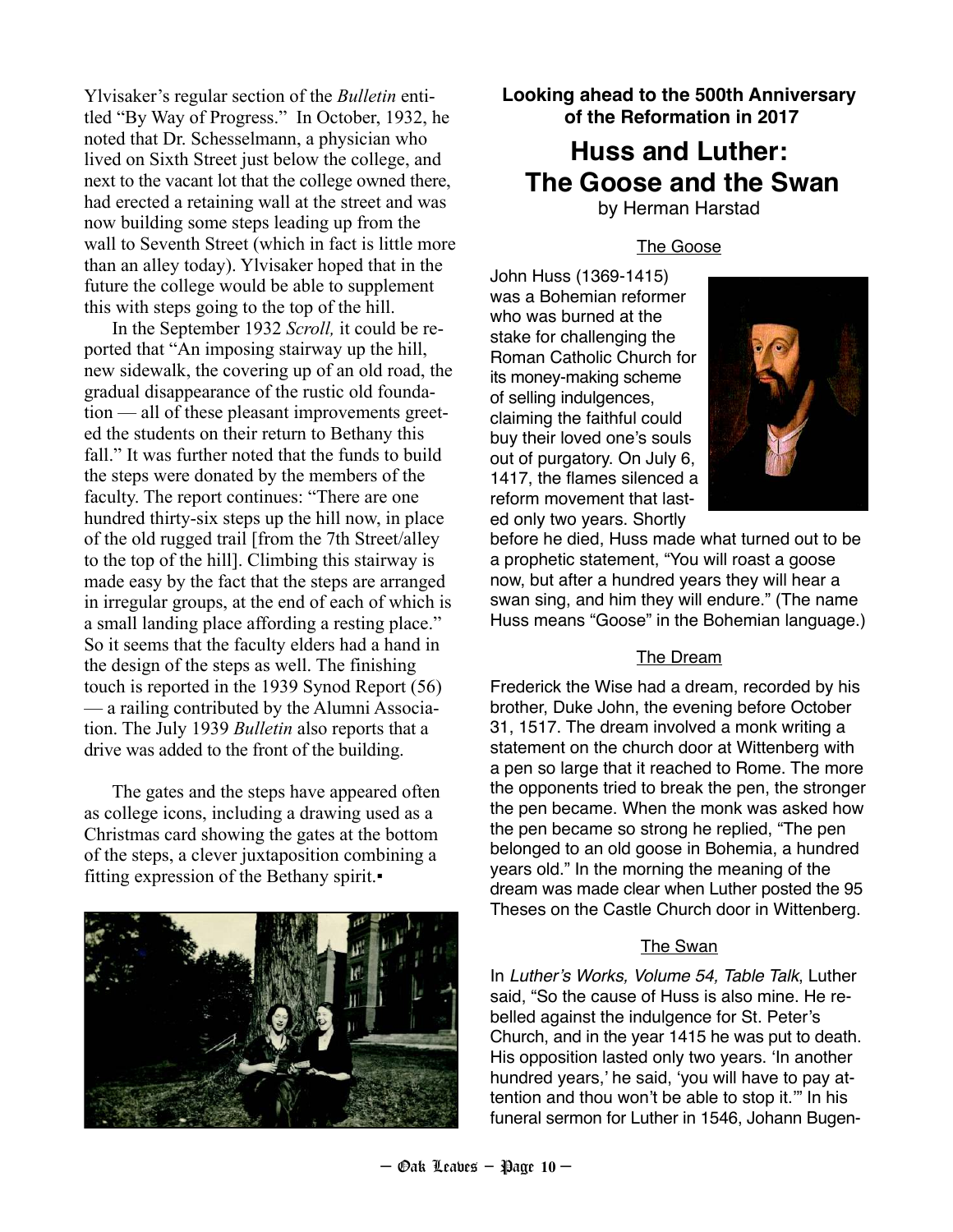hagen attributed this quote to Huss: "You may burn a goose, but in a hundred years will come a swan you will not be able to burn." Luther referred



to himself as a swan, and after his death, Luther was often portrayed as a swan in Lutheran art. The swan sang for 29 years even though the Catholic Church and the devil wanted to silence him. The swan sounded a clear call back to the final authority of scripture that trumps contradictory church rules made

by men. St. Paul wrote in 1 Corinthians 14:6-8:

Now, brothers, if I come to you and speak in tongues, what good will I be to you, unless I bring you some revelation or knowledge or prophecy or word of instruction? Even in the case of lifeless things that make sounds, such as the flute or harp, how will anyone know what tune is being played unless there is a distinction in the notes? Again, if the trumpet does not sound a clear call, who will get ready for battle?"

Luther, who sounded a clear trumpet swan call, was God's gift to the world.

(This article was drawn from two internet sites; Lutheran Press and Beggars All/Reformation and Apologetics.) ❅ ❅ ❅ ❅ ❅ ❅ ❅ ❅ ❅ ❅ ❅ ❅ ❅ ❅ ❅ ❅ ❅ ❅ ❅ ❅ ❅ ❅ ❅

#### Norway Celebrates 200-year-old Constitution (Article in the May 2014 issue of "Oak Leaves" continues with the first part of:)

## "The Incredible Year," 1814



Eidsvoll House (Eidsvollsbygningen) Constituent Assembly met at Eidsvoll, April-May 1814

**Note:** Compiled by Cheryl Harstad, Editor. All information is from the web site: www.Storinget.no.

**At the beginning of 1814,** few Norwegians envisaged an independent Norwegian state in the foreseeable future. There were few demands for independence from the Denmark-Norway Kingdom. But Sweden had coveted Norway for a long time and during the autumn of 1813, Swedish troops attacked Denmark from the south. The Kiel Peace Treaty of January 14, 1814 transferred dominion over Norway from the King of Denmark to the King of Sweden. Resistance to the treaty won adherents among royal family members and the military, and by spring 1814, there was hardly a soul in Norway who did not support the insurrection. The appointed ruler over Sweden, Crown Prince Carl Johan (formerly General Jean Baptiste Bernadotte, Marshal of France), was too preoccupied with the war against Napoleon to bother going to Norway to collect his prize. Prince Christian Frederik, heir presumptive to the throne of Denmark-Norway, called a "Meeting of Notables" on February 16, 1814 to apparently advise him on how best to claim the Norwegian crown.

The Notables; fifteen public officials, seven military officers, and six businessmen, believed every Norwegian would resist subjugation by Sweden but they were divided on the prince's right to become king. They agreed that a Constituent Assembly should be called so that the people could state their views on the matter of independence. In the meantime, Prince Christian Frederik would govern the country as "Regent." The idea of representative government in some form or other was taking hold, spurred on by an oath issued by the Regent that each church was to swear as a whole before beginning the election process; "Do you swear to uphold Norway's independence and to risk life and blood for the beloved Fatherland?" The response; "We so swear, so help us God and His Holy Word!"

The Assembly of 112 men gathered on April 11 at Eidsvoll, sixty kilometers north of Christiania (now Oslo), at a manor house belonging to a business adviser of the future king. Some say the assembly reflected Norwegian society in 1814; others say not, neither geographically nor socially. (Communication with the north of Norway was slow and they were unrepresented.) 33 were specially elected from the military and the rest from rural districts and towns, about half being holders of public office, nearly one third being farmers (although around 80 percent of Norway's population was engaged in agriculture). Norway was, as has been said by one historian, a country without superiors, without leaders. The leaders had to emerge during the campaign. New ideas about political freedom and universal human rights replaced superstition and subordination to traditional authorities such as the Church, the monarchy and the aristocracy. In a series of votes between May 4th and 11th, the final text of the Constitution was adopted. The only divisive matter left was resolved on May 17th when the delegates gathered together to unanimously elect Christian Frederik as king. The Constitution was also dated May 17th. Christian Frederik accepted the crown on May 19th and on May 20th, the Constituent Assembly was dissolved.▪